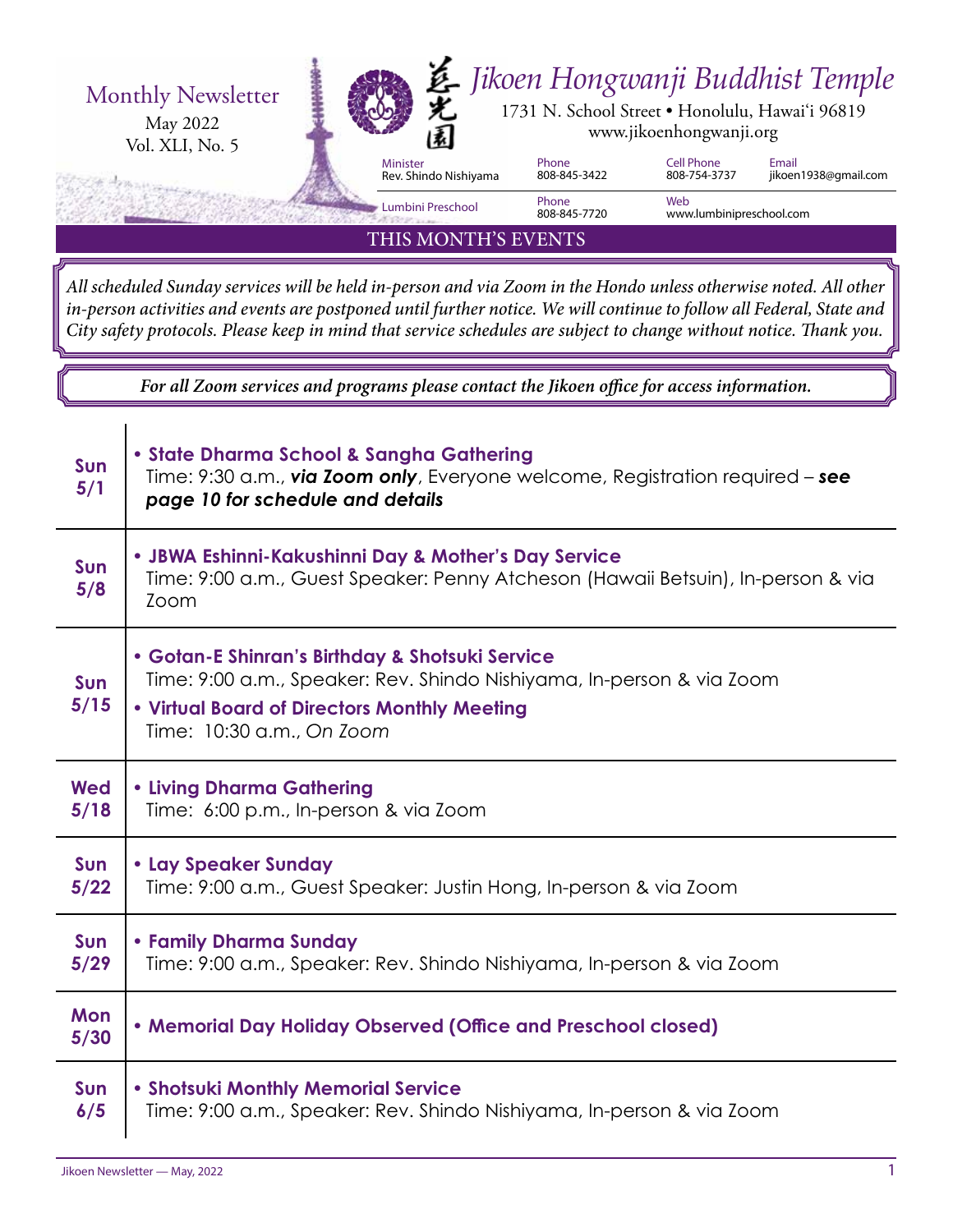# MINISTER'S MESSAGE *Rev. Shindo Nishiyama*

# *My Life Story (Part 3)*

# *(continued from the April, 2022 newsletter)*

After graduating from Ryukoku University in 1986, I returned to my home temple to help my parents and think about a new life challenge. I told my parents that I wanted to go to the U.S. to study English to become a Hongwanji Overseas Minister (*Kaikyoshi*). My father, at first, did not think it was a good idea, but my mother supported me. Finally, they agreed to let me go to the U.S. to study.

The first thing I needed to do was choose a college to attend. So, I went to the American Center in Fukuoka to get information on U.S. colleges. After a short interview, the counselor asked me to which state I wanted to go. I couldn't answer because I didn't know anything about the United States. To make my decision, I borrowed a large map of America. I turned my back to the map and without looking threw a pen at the map. The pen struck a spot near Grand Junction, Colorado!

I left for the U.S. in July, 1987. When I arrived at Mesa Airport in Grand Junction, it was almost midnight. I was supposed to be welcomed by someone from the school office staff but because my flight had been delayed in San Francisco, no one was there to greet me. I was nervous, and I didn't know what to do in the middle of the night at the airport. Even with the language barrier, I called the school office, but no one answered. It looked like I was going to spend the night at the airport. I was very lonely.

After a while, a female security guard came to check what I was doing alone in the middle of the night. After I explained what had happened, she offered a ride to her home. It was very late, and as I rode in her pickup truck, I remember seeing beautiful stars in the sky and thought to myself these were the same stars I saw in the night skies in Japan. When I reached her home after a half-hour drive, I met her daughters, two small girls who welcomed me even though it was late at night. They offered me corn soup and coffee, which were delicious. And they offered warm hospitality for this stranger from Japan. The following day, she took me to the school office.

After orientation, I checked in to the dormitory and met my roommate. He was a very tall local boy with a cowboy hat and boots. When I entered the room, I saw it was messy. There was rubbish everywhere, especially around

his bed. He greeted me by asking, "What's up!" But I did not know what he meant, so I pointed to the ceiling and said to him," Up? Ceiling!" This was the first time I heard American slang!

This is how my challenging student life began in the middle of the United States in Colorado. Far away from my hometown, I had taken my first step to becoming an overseas minister. I attended the college prep classes from Monday to Friday, and I volunteered at the Grand Junction General Hospital on the weekends. My job was mainly to assist the RNs and clean the bathrooms. I received complimentary meals on the weekends! This was an excellent benefit for a poor student who had to watch his spending. I also met the hospital chaplain who was Catholic. He invited me to attend his church for Sunday Worship, even though he knew I was there to study English to become a Buddhist minister. These were important learning experiences for me to join the volunteer group at the hospital and attend the Catholic services.

My new life in the U.S. was difficult and sometimes unpleasant. There was the language barrier and there was racial discrimination. Accepting different cultures or customs did not come naturally for a number of the Colorado students. However, it was an excellent opportunity to learn how to survive in the U.S.

After two semesters in Grand Junction, I moved to Hawaii at the invitation of former Hawaii Kyodan Bishop Junjyo Tsumura. He offered me free housing next to the old Buddhist Study Center to continue my study of English. He told me that he wanted me to become a Hawaii Kyodan minister. Rev. Yoshiaki Fujitani was the director of BSC at the time, and he taught me with compassion to become a *Kaikyoshi*. His sister, the late Mrs. Terry Yoshida, oversaw the maintenance of the BSC. She volunteered her time to do this. She became my boss as I became the caretaker of BSC facility and yard in exchange for free housing. She was a very strict woman and expected me to keep everything neat and clean. To this day, I appreciate Rev. Fujitani and Terry for training me with patience and kindness.

In 1989, the Honpa Hongwanji Mission of Hawaii celebrated its centennial. It was looking forward to "A Promising Future." The Hongwanji community participated enthusiastically in this celebration. There were not enough seats in the Neal Blaisdell Center at the Centennial Commemoration Event for all who attended! Many people stood to view the service and the program

*<sup>(</sup>continued on page 3)*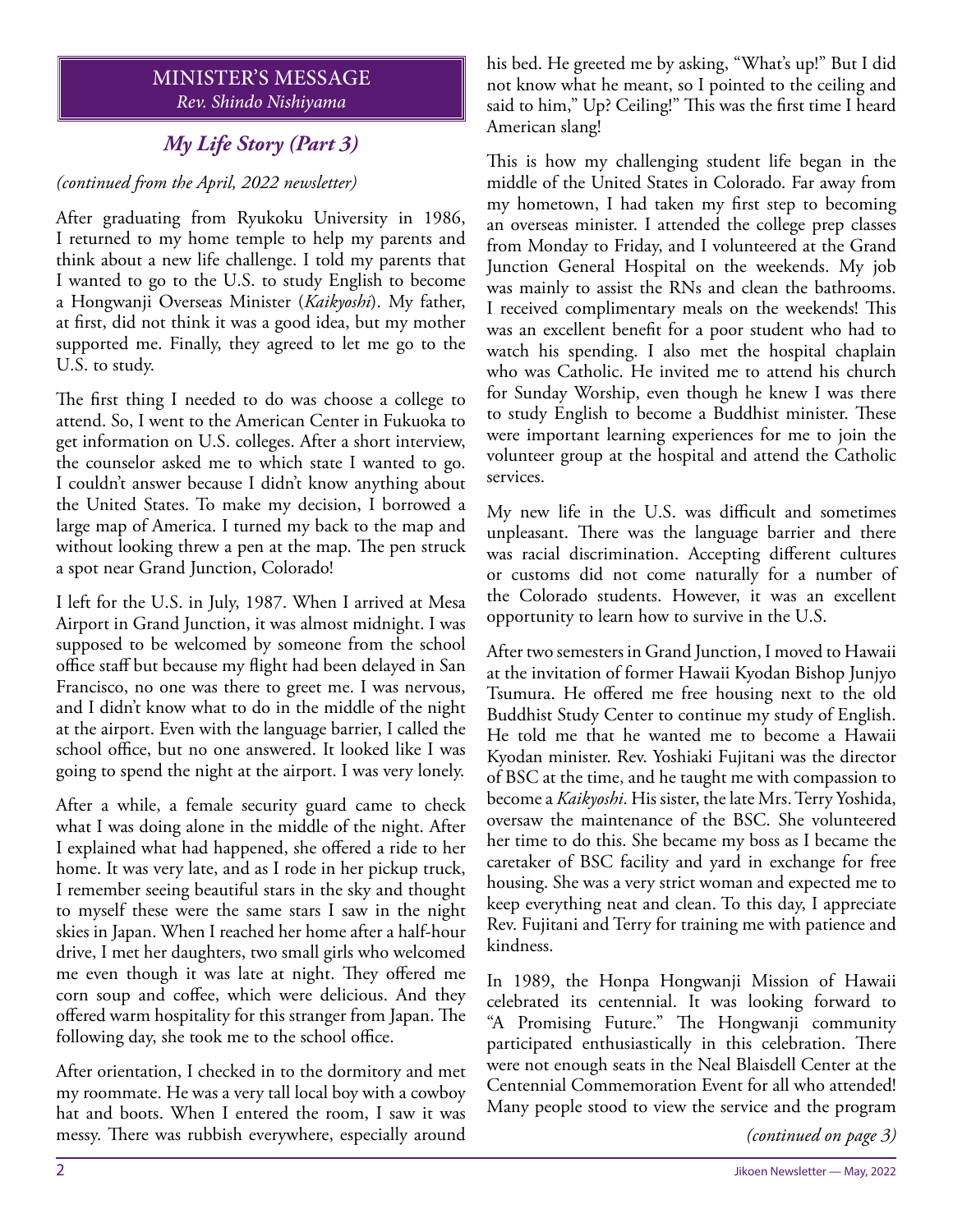# *(continued from page 2)*

that lasted over three hours. Bishop invited me to join the program as a future minister of Hawaii. I have clear memories of the large crowd that enjoyed the Centennial Commemorative Event. On that day, I saw the seeds for a promising future for Hawaii Kyodan. However, thirty-three years later, we face critical conditions that are brought on by our declining membership. The Pandemic has made conditions even worse. My challenge as a minister today is to help rebuild Hawaii Kyodan and restore its "Promising Future."

After studying in the U.S., I returned to my hometown in Japan. In 1991 I reentered the U.S. as a registered Hongwanji Overseas minister with my wife, Suzie. Bishop Nakanishi welcomed us at the Honolulu Airport, and we had our first lunch at the Wisteria Restaurant. I had oxtail soup! Later Suzie and I were invited for dinner with Dr. Albert Miyasato at the Bishop's residence. This was the first time I met the energetic and spirited Dr. Miyasato. He welcomed us in Japanese, "Yoku Kitekuremashita. Arigato." Welcome! Thank you for coming to Hawaii!

*(To be continued...)*



# HILITES FROM HQ NEWS UPDATES *(April, 2022)*

*"Dharma Message for a 49th Day Service in*  **Honor of the Venerable Thich Nhat Hanh"** *(Part 2)* Bishop Eric Matsumoto

*This message was given at a 49th Day Service in honor of the Venerable Th ich Nhat Hanh at Honoka'a Hongwanji on March 12, 2022. (Continued from Bishop's Corner for* 

In the Mahayana Pure Land Tradition, there is the story of Honen Shonin who founded the Pure Land Tradition centered on verbal recitation of the Name of the Buddha Amitayus-Amitabha or Amida Buddha in Japanese, as an independent school in Japan. When he was about to pass away over 800 years ago, a similar conversation took place in which a disciple said, *"From olden days, memorial temples were built for distinguished masters. However, there are none in praise of your great achievement. Where shall we* 

# *Living Dharma Study Gathering*



Please mark you calendars for the next sessions at *6:00 p.m. – 7:00 p.m. on:*

> *Wednesday, May 18, 2022 & Wednesday, June 15, 2022*

You will need to download the Zoom App or access from a web browser. Please RSVP to get the login information by calling the office at 808-845-3422 or emailing jikoen.info@ gmail.com

*build a temple in honor of you?"* Honen Shonin replied, *"Th e Nembutsu Teachings will not permeate among the people if you build a temple in my honor. I have devoted my entire life to spreading the Dharma because I want people*  everywhere to receive the Nembutsu teachings. Therefore, any *place, whether a king's palace or a thatched hut, any place where people recite the Nembutsu is my temple."*

Shinran Shonin of Jodo Shinshu Hongwanji probably inherited this perspective from Honen Shonin for as we know Shinran Shonin did not attempt to build any temples nor did he have any attachments to his physical body. According to records left by Shinran Shonin's grandson, Shinran Shonin is known to have requested that after he dies his body should be left in the Kamo River as food for the fish. His understanding, probably based on interdependency, was that during his lifetime the fish he consumed provided him with sustenance, at least, at minimum, now as he discards his body, let him be of benefit to the fish.

For Shinran Shonin too, his main focus was the Dharma or Teachings, in his case it was living the life of Shinjin-Nembutsu or to Realize the Buddha Endowed Awakened Mind of True Entrusting-Reciting the Nembutsu of Awareness, Joy and Gratitude in response to the Buddha of Immeasurable Life and Infinite Light, Amida Buddha's Great Wisdom and Compassion, which promises this "spiritually foolish being" that I am assured the great enlightenment at the end of this finite life by the Compassionate 18th Vow of Amida Buddha by simply wholeheartedly entrusting in Great Compassion.

*(continued on page 4)*

*Headquarters Update March 2022)*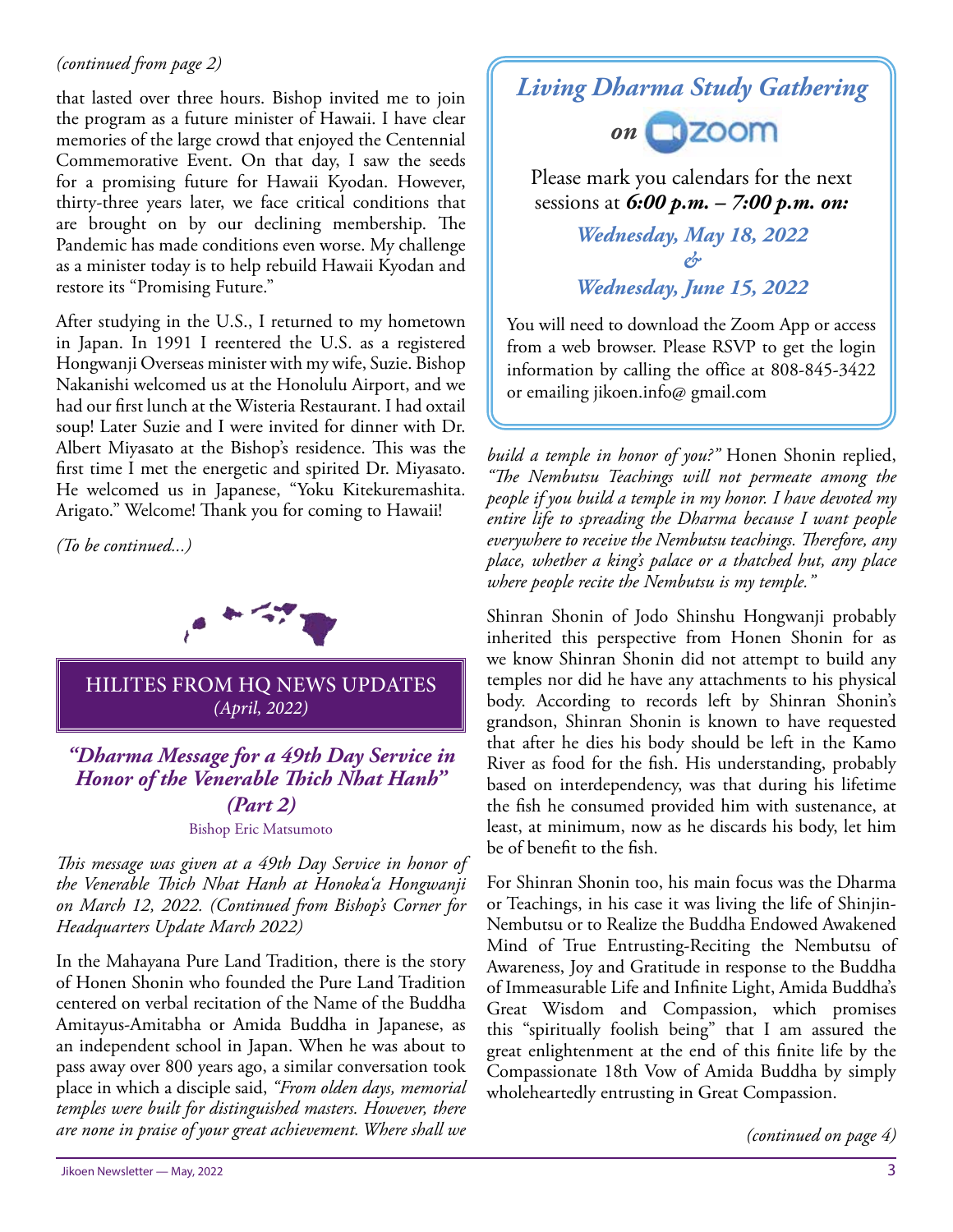# *(continued from page 3)*

For Shinran Shonin, for people everywhere to rejoice in Amida Buddha's Great Wisdom and Unconditional Compassion was most important. Thus, we have records of Shinran Shonin having exclaimed, *"If you are rejoicing in the Nembutsu know that there are two people rejoicing, if there are two people know that there are three people, for that other shall be I, Shinran."* Shinran Shonin's unending gratitude and also his commitment and dedication to sharing the Nembutsu Dharma, in response to Amida Buddha's Great Compassion, is expressed by his words known to us today as "Ondokusan" which goes like this: "Such is the benevolence of Amida's great compassion, That *we must strive to return it even to the breaking of our bodies;*  Such is the benevolence of the masters and true teachers, That *we must endeavor to repay it even to our bones becoming dust.*" These words have been dearly embraced by our Jodo Shinshu predecessors, both minister and lay, for centuries and has brought us to the present. Honokaa Hongwanji Temple, Temple of Amida Buddha's Primal Vow, is a testament of it.

Again, from the perspective of many great Buddhist leaders throughout the ages, more important than holding memorial rites, more important than even passing on a physical structure of a temple, is our living the Dharma or Teachings and passing the Dharma on to future generations. I believe this is what the Venerable Thich Nhat Hanh also said when he had to flee Vietnam that most important is that Buddhism remained alive in people's hearts and minds.

To me, the words of the Venerable Thich Nhat Hanh "I *am not in here. I am not out there either."* and especially the third and last phrase, *"I may be found in your way of breathing and walking."* is emphasizing that he continues to exist, live on when people continue their practice, continue to live their lives in the Dharma. This is his encouragement. This is his last teaching to those who follow the path that he dedicated his whole life to. Generally speaking, due to the truth of interdependence, while we do have our individual existences, at the same time, we are all interconnected and interrelated as the metaphor of Indra's Net shares and we are not as separate and completely independent of each other as we think we are. The Venerable Thich Nhat Hanh often referred to "interbeing." We are all a part of each other's life regardless of our current state of being. Thus, today, while it is sad that the physical presence of a revered Buddhist Teacher respected by so many around the world can no longer be seen by our human eyes, but his presence is still here. He has not completely disappeared forever.



To summarize and slowly conclude, let me share a quote from "The Teaching of Buddha" by the Society for the Promotion of Buddhism/BDK in hopes that it provides some comfort and provides an aspiration. It says:

*When the moon sets, people say that the moon has disappeared; and when the moon rises, they say that the moon has appeared. In fact, the moon neither goes nor comes, but shines continually in the sky. Buddha is exactly like the moon: He neither appears nor disappears; He only seems to do so, out of love for the people that he may teach them.*

*Whether Buddha appears or disappears, Buddhahood always remains the same. Knowing this principle, one must keep (to) the path of Enlightenment and attain Perfect Wisdom, undisturbed by the apparent changes* 

*(continued on page 6)*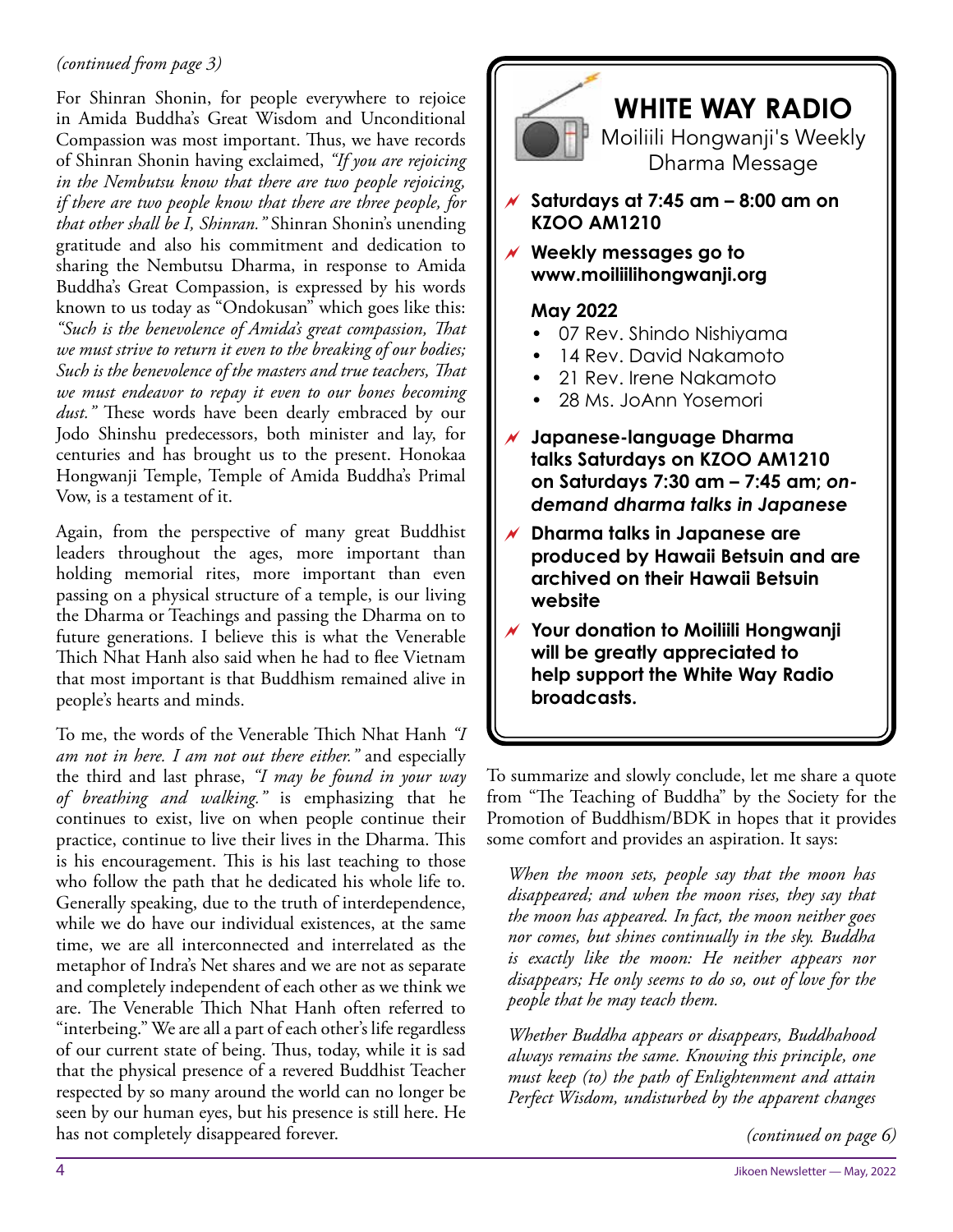







**Kenny Endo** 

Keali'i Reichel

**Patrick Kirch** 

The Living Treasures of Hawai'i™ Selection Committee has selected three individuals who have made significant contributions in their respective fields and positively impacted the quality of life in our local communities and the whole of Hawai'i. The Honorees for this 47th year event are Kenny Endo (Taiko Master), Patrick Kirch (Archaeology Researcher), and Keali'i Reichel (Kumu Hula, Musician Scholar and Community Leader). This recognition takes into account social and cultural impact, professional commitment, and character that embodies the values of our distinct and diverse homeland.

The Living Treasures of Hawai'i™ Designation, sponsored by the Honpa Hongwanji Mission of Hawai'i, is traditionally conducted through a celebratory luncheon at Legislative Assembly (Giseikai).

However, due to Covid safety concerns, Honorees will be recognized in a special TV program.

# *The program will air on:*

- **May 22, 2022, at 6:00 pm KHNL and live streamed on the Hawaii News Now Facebook page**
- **May 26, 2022, at 7:00 pm KFVE**

For more information on the 2022 Honorees, please visit our website: *https://hongwanjihawaii.com/blog/2022/03/25/living-treasures-2022/*

# **NOMINATIONS FOR 2023 LIVING TREASURES OF HAWAI'I™**

**The Honpa Hongwanji Mission of Hawai'i is currently accepting nominations for the 2023 Living Treasures of Hawai'i.™**

**We invite you to nominate those in your community who have made an impact on those around them and continue to share their knowledge and expertise with others. Candidates are selected based on their demonstration of continuous growth and learning their knowledge and understanding of their particular**  field, and their steady and significant contributions towards enriching our society.

**An organization or person may nominate a candidate for this honor by submitting a nomination form with information on the nominee, and a maximum of three letters of recommendation. The nomination form can be downloaded from our website: www.hongwanjihawaii.com and is also available at the Honpa**  Hongwanji Mission of Hawaii Headquarters Office. Nominations must be received by the Living Treasures **of Hawai'i™ Selection Committee no later than August 1st.**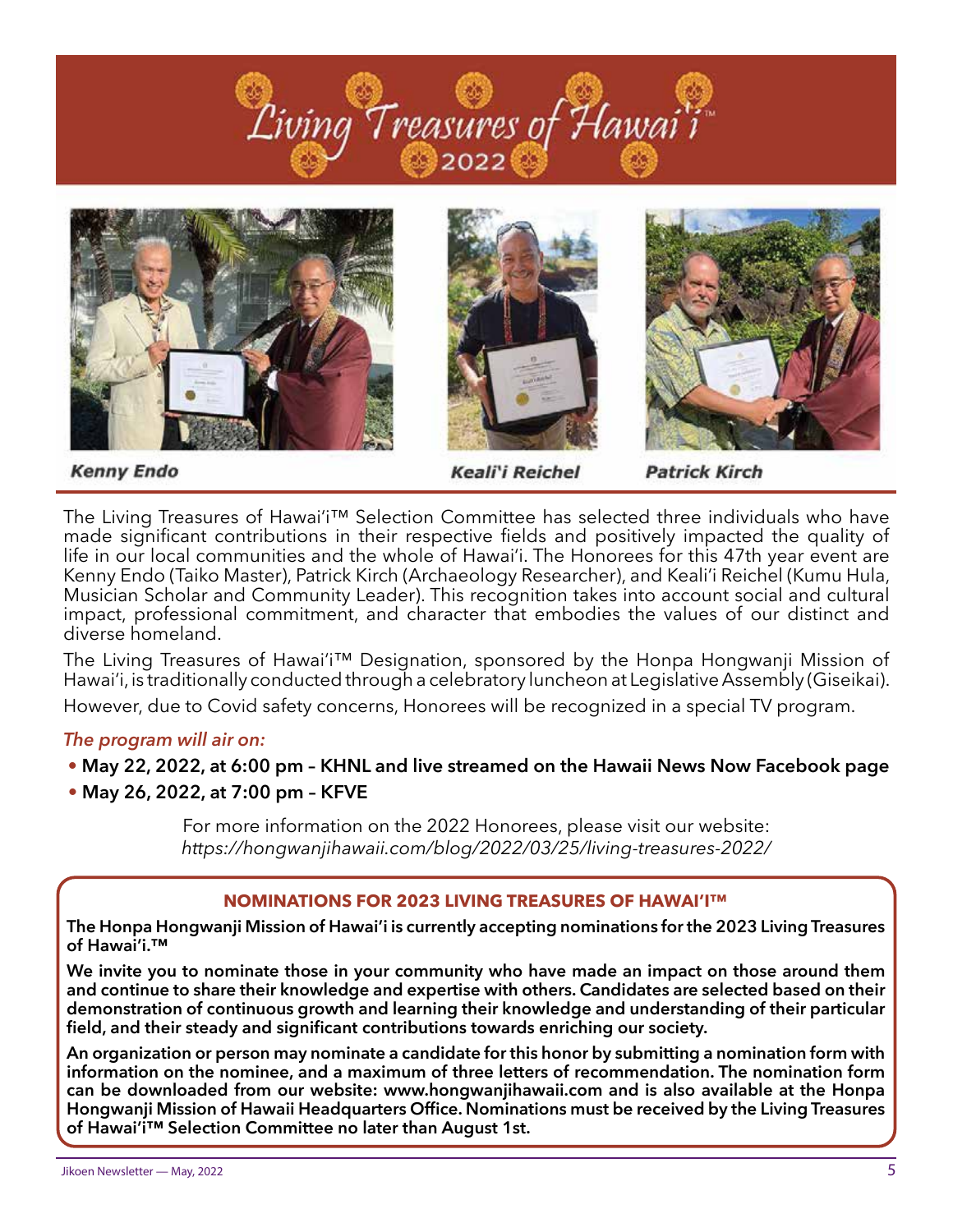*in the image of Buddha, in the condition of the world, or in the fluctuations of human thought.*

*Do not seek to know Buddha by his form or attributes; for neither the form nor the attributes are the real Buddha. The true Buddha is Enlightenment itself. The true way to know Buddha is to realize Enlightenment.*

As a final reflection-aspiration, I would like to share a slightly adapted poetic rendition of how we honor the Buddha by A. Ferdinand Herold and translated from French by Paul C. Blum which is one of my favorite quotes. Our remembrance of the Venerable Thich Nhat Hanh does not end at the conclusion of this 49 Day Service in his honor. Please join me in anjali/gassho.

*Listen: the air is joyous with songs in honor of the Buddha. But the Buddha is paid a more enduring honor. Monks, nuns, all believers, all those who see the Dharma. All those who live within the Dharma, they are the ones that do the Buddha supreme honor. Therefore, live according to the Dharma and even in the most trivial matters always follow the Sacred Path of the Dharma.*

For those who wish, please remain in gassho/anjali, as I end, today, as we traditionally do in our Jodo Shinshu Hongwanji Tradition of Pure Land Buddhism by reciting

*(continued from page 4)* The Buddha Amitabha-Amitayus' Name Which I Call in awareness and joy in grateful response to Namo Amida Butsu, The Buddha Amitabha-Amitayus' Name That Calls Me to entrust. Namo Amida Butsu/Entrusting in All-Inclusive Wisdom and All-Embracing Compassion.

Thank you/Mahalo iā 'oukou.

# *Condolences*

**Mr. George Takashi Okamoto**, a member of Wailuku Hongwanji Mission, passed away on March 9, 2022. Mr. Okamoto served as the President of Wailuku Hongwanji Mission for 10 years. He was also active in statewide Hongwanji activities and served on many committees. The Ingo of SHOU-RYUU-IN 紹隆院 which means "One who contributed to the flourishing of the Buddha-Dharma" in recognition of his life of Nembutsu was conferred by Bishop Eric Matsumoto on April 3, 2022.

**Mrs. Emiko Serikaku**, a member of Waipahu Hongwanji Mission, passed away on February 3, 2022. Mrs. Serikaku served as a board member of Waipahu Hongwanji Mission for many years. She was also Waipahu Hongwanji BWA president and supported temple a lot. The Ingo of GON-GO-IN厳護院 which means "One who firmly protected

*(continued on page 12)*

| <b>General Operations (\$1 - \$99).</b><br>---------<br>-------- | Hanamatsuri (\$100 - \$399)<br>----------         | ----------<br>IMO Aaron Shimabukuro<br><i>(Shotsuki)</i>                                   | IMO Nobushige Nakasone<br><i>(Shotsuki)</i>                        |
|------------------------------------------------------------------|---------------------------------------------------|--------------------------------------------------------------------------------------------|--------------------------------------------------------------------|
|                                                                  | Hanamatsuri (\$400 - \$599)                       | ----------<br>IMO Ojichan Shoyei<br>Shimabukuro (Shotsuki)                                 | IMO Craig Oshiro (Shotsuki)<br><b>Offertory</b> (\$100 - \$199)    |
| <b>General Operations (\$100 -</b><br>\$499)                     | Ohigan (\$1 - \$99)<br>----------                 | ----------<br>IMO Reverend Chikai Yosemori<br>----------<br>Newsletter<br>---------        | ----------<br><i><b>Offertory</b></i><br>3/13/22 & 3/20/22 Service |
| ---------<br>Hanamatsuri (\$1 - \$99)<br>----------              | <b>Dana Day Donations (JBWA)</b><br>----------    | Nokotsudo<br>----------<br>IMO Shoyei Shimabukuro<br><i>(Shotsuki)</i>                     | 3/27/22 Service\$20.00<br>4/10/22 Service \$167.00                 |
|                                                                  | Miscellaneous (\$1 - \$99)                        | <b>Miscellaneous (\$100 - \$299)</b><br>----------<br>IMO Elaine Kikue Kaneshiro           |                                                                    |
|                                                                  | IMO Yoshiko Maeshiro (1 year<br><i>memorial</i> ) | (13 year memorial)<br>---------- (Nisshodo, Inc.)<br>IMO Violet Tazuko Kaneshiro<br>Shiira | Thank you for your<br>qenerous support!<br>有難うございます                |
| ---------                                                        | ----------<br>IMO Doris Yamaguchi<br>(Shotsuki)   |                                                                                            |                                                                    |

# DONATIONS FROM MARCH 15, 2022 THRU APRIL 11, 2022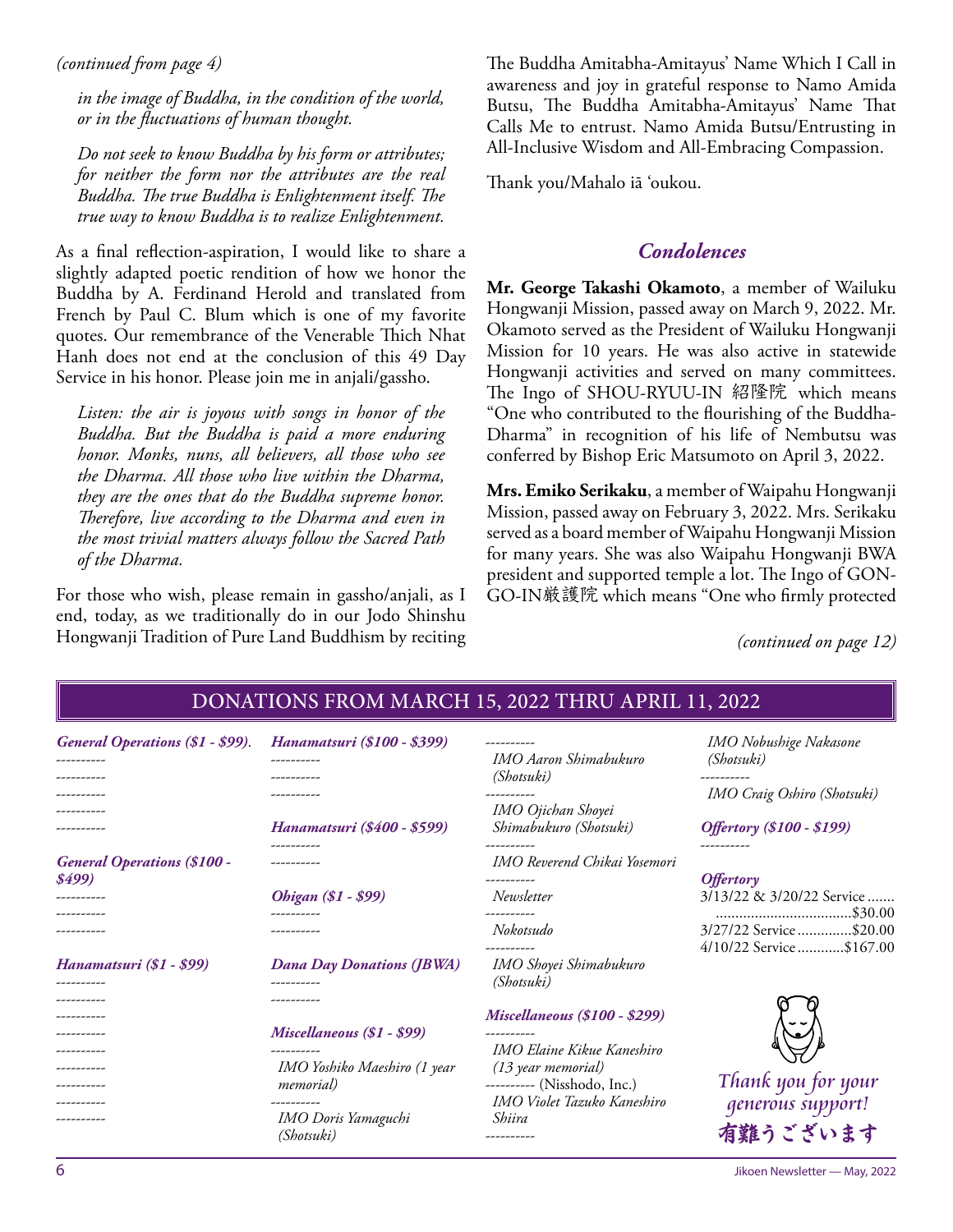# KAHUKU HONGWANJI MISSION SCHOLARSHIP

*The Kahuku Hongwanji Mission closed its doors in February 2013 after serving its membership for 111 years.* 

*To maintain the legacy of the Kahuku Hongwanji Mission and to develop the future generations of the Hongwanji, Kahuku Hongwanji Mission established a scholarship to support students at the college level.*



# **Eligibility:**

- The applicant must be a student attending or registered for enrollment in an accredited university, college, or a post-high school program in the State of Hawaii.
- The applicant must show interest in Buddhism, and be active in a Hongwanji program, either at the Hawaii Kyodan level or at a branch temple.
- The applicant must be a full-time student and registered for a minimum of 12 college credits per semester.
- The applicant, at the time of the application, must have a required minimum high school, college, or university in Hawaii GPA of 2.5. (\*Those who registered for enrollment and not yet received Hawaii college/university GPA must submit their GPA after the first semester.)
- The applicant must submit the application form with an essay on "Dharma and My Life".

**Application Deadline:** July 31 of the year of application

**Scholarship Amount:** \$2,000.00 each / two recipients



**HONPA HONGWANJI MISSION OF HAWAII SCHOLARSHIP COMMITTEE**  1727 Pali Highway, Honolulu, HI 96813 (808) 522-9200 hqs@honpahi.org

*Revised on March 28, 2022*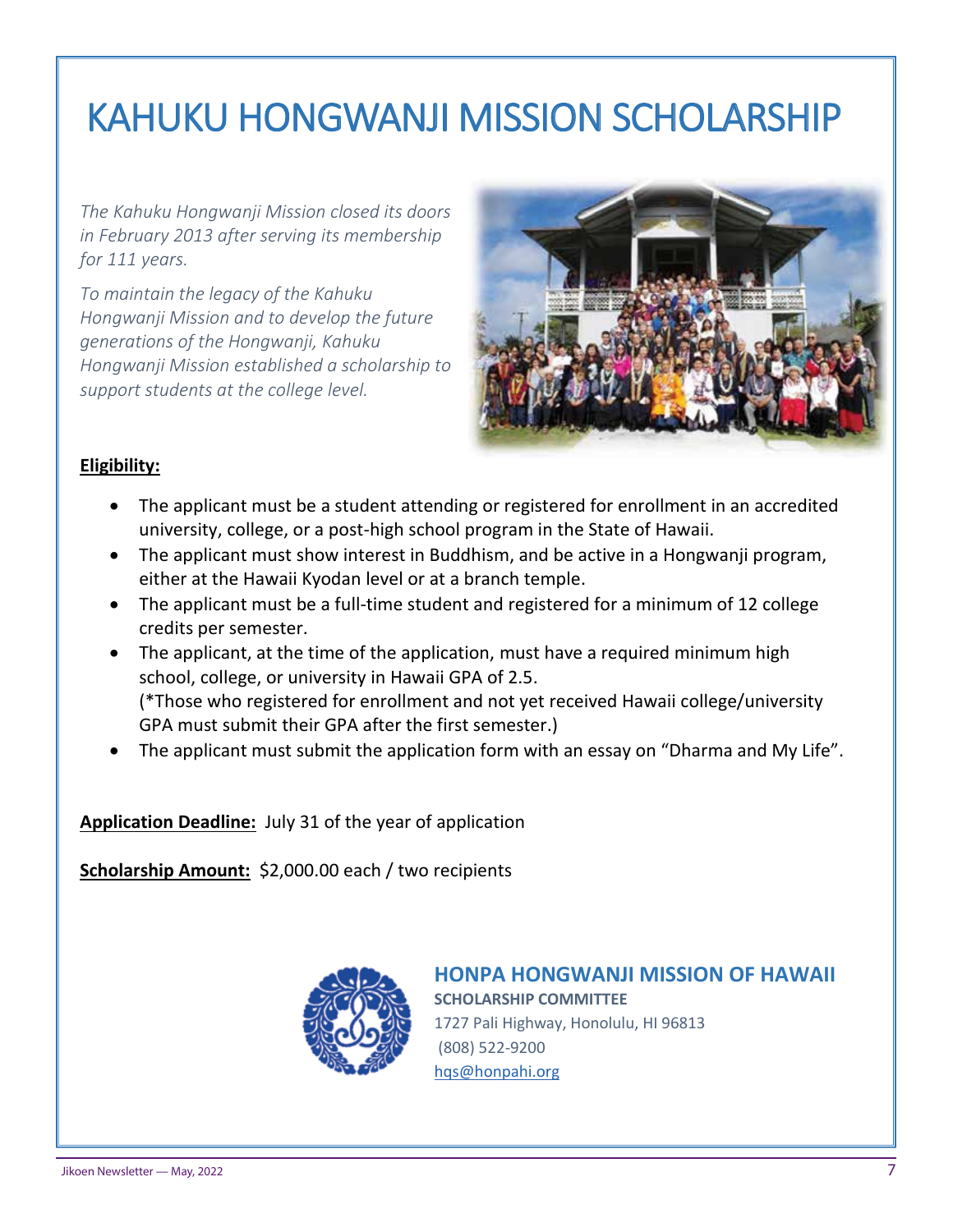

Friday 6/17/22 9 am to 1 pm



Educational & Wellness Workshops Products & Services for Seniors Valuable information for Caregivers & Families Health, Safety, Financial, Cultural Booths

# WIN a

5 night California Hotel stay with 3 meals daily (without air fare). Courtesy of

*Vacations Hawau* HAWAII . LAS VEGAS

- **Giveaways**
- Door Prizes
- Free Blood Pressure Test
- Tons of FUN!

# FREE ADMISSION - OPEN TO THE PUBLIC

Hawaii Okinawa Center - 94-587 Ukee St., Waipio 808-676-5400 / www.huoa.org / info@huoa.org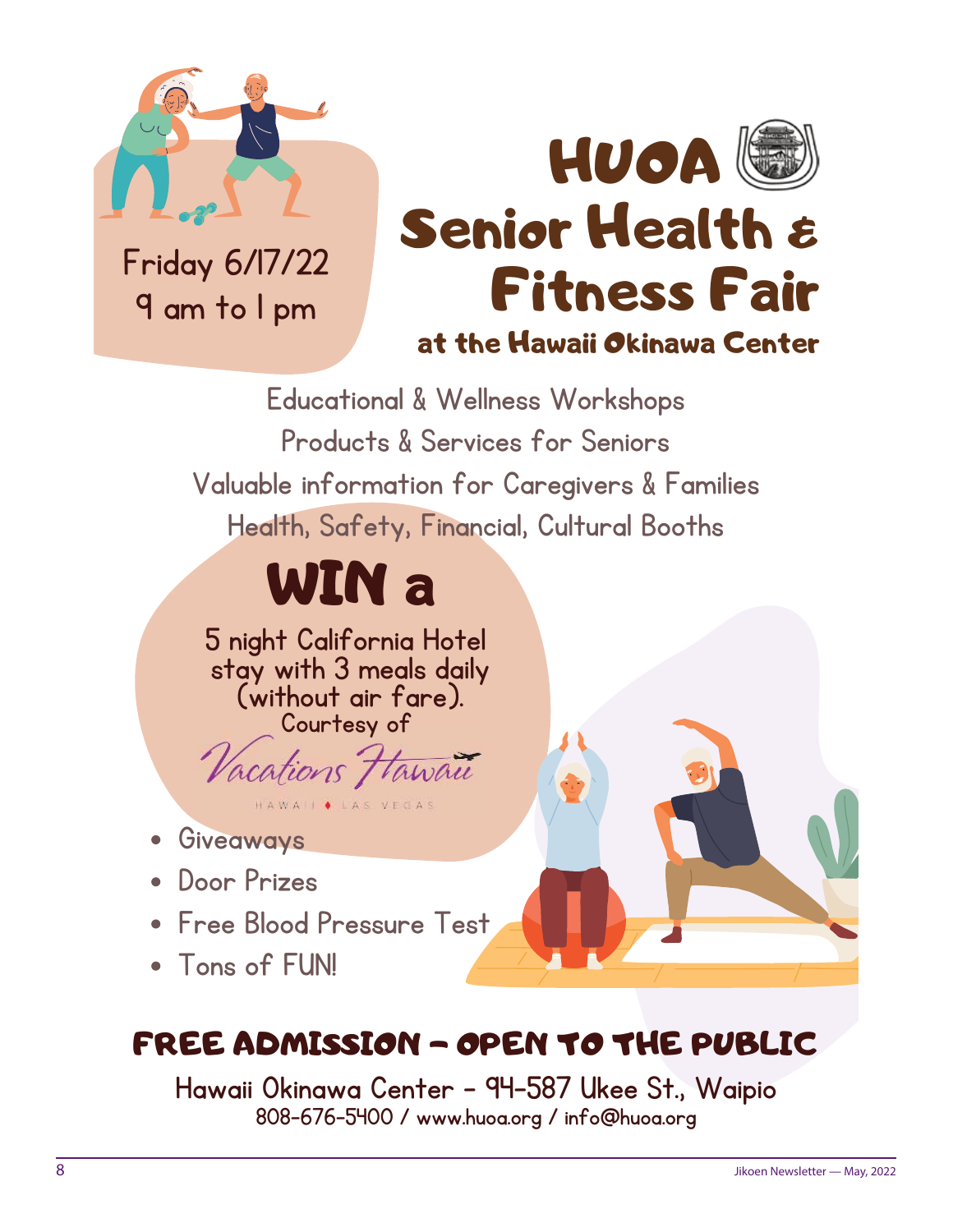# SHOTSUKI JOYOUS MONTHLY MEMORIAL SERVICE

*Shotsuki Monthly Service* is a time to remember our loved ones and a time to express gratitude in Gassho. This memorial service is held on the first Sunday of each month at 9:00am, in memory of those whose date of death falls in that month. We also recognize the efforts of those who have passed and thank them for their continuing influence in our lives and for giving us the opportunity to share the Buddha-Dharma.

#### *Here are our loved ones who will be remembered in the month of June, 2022:*

Karen Yoshie Agena ~ June 20, 2006 (65) Harry Seiichi Akamine ~ June 11, 2006 (91) Stanley Seiji Akamine ~ June 18, 2020 (75) Taro Arakaki ~ June 18, 2007 (88) Yasuko Arakaki ~ June 19, 2013 (101) Seitoku Arume ~ June 22, 1999 (89) Howard Tadashi Asato ~ June 20, 2019 (68) Ikuyo Bates ~ June 16, 2010 (75) Dr. Nadhipuram Bhagavan ~ June 17, 2018 (86) Janice Reiko Sumitani Buder ~ June 27, 2015 (66) Takamitsu Chinen ~ June 18, 2011 (97) Tsuru Chinen ~ June 16, 1995 (92) Richard Norio Fuji ~ June 5, 2013 (73) Uto Ganeku ~ June 13, 1990 (94) Haruko "Evelyn" Gushi ~ June 1, 2005 (90) Fumiko Higa ~ June 24, 1998 (87) Thelma Hideko Higa ~ June 13, 2004 (79) Jane Inafuku ~ June 11, 2009 (63) Ethel Haruko Isa ~ June 19, 2017 (96) Karole Uchihira Kaneshiro ~ June 24, 2005 (79) Francis Kazuo "Frenchy" Kaneshiro ~ June 4, 2013 (82) Gary Jitsuo Kaneshiro ~ June 16, 2021 (80) Jane Hanae Kaneshiro ~ June 11, 2020 (84) Kenneth Keniichi Kaneshiro ~ June 7, 2006 (102) Masei Kaneshiro ~ June 19, 2001 (95) Mildred Mitsuyo Kaneshiro ~ June 14, 2018 (84) Natsue "Nat" Kaneshiro ~ June 26, 2009 (80) Nobuo Kaneshiro ~ June 5, 2007 (100) Florence Kamimura ~ June 17, 2014 (90) Shuichi Kina ~ June 8, 2014 (83) Kame Kiyabu ~ June 16, 1987 (90) Randal Sadao Kobashikawa ~ June 18, 2021 (63) Kyoko Kamiya Kuniyuki ~ June 28, 2017 (82) Kameko Kuwae ~ June 5, 1987 (72) Gilbert Koyu Makishi ~ June 19, 1994 Jane Kimie Matsumoto ~ June 12, 2019 (100) Janet Haruko Miyasato ~ June 8, 2007 (85) Kenneth Kenichi Momohara ~ June 10, 1990 (72) Flora Shizuko Moriyama ~ June 22, 2019 (94) Rev. Norito Nagao ~ June 4, 2003 (83)

Hisashi Nagai ~ June 20, 2013 (87) Takeshi Nakagawa ~ June 10, 1998 (75) Shizuko Nakama ~ June 30, 2013 (97) Hanayo Kuniyuki Nakano ~ June 04, 2001 (96) Hisako Tobara Nakasato ~ June 16, 1996 Richard Sadao Nakasone ~ June 1, 2011 (78) Jacqueline Noborikawa ~ June 15, 2019 (21) Elsie Usano Omori ~ June 7, 2013 (95) Yuriko Okamoto ~ June 21, 2015 (79) Sue Teruko Omizo ~ June 15, 2010 (87) Grant Kosei Onaga ~ June 1, 2019 (96) Herbert Toshiyuki Oshiro ~ June 7, 2017 (92) Joji Oshiro ~ June 18, 2010 (92) Nancy Hideko Oshiro ~ June 26, 2021 (86) Jean Yoshiko Sakanashi~June 18, 2006 (47) George Hiroyuki Sakoda ~ June 6, 2005 (73) Masaichi Sesoko ~ June 21, 2005 (83) Masahide Shimabuku ~ June 24, 1985 George Shimabukuro ~ June 3, 2011 (82) Sadako Shimabukuro ~ June 9, 2015 (90) Sume Shimabukuro ~ June 17, 2005 (83) Mike Kazuo Shimabukuro ~ June 12, 2000 (72) Sumiko Shinkawa ~ June 13, 2000 (71) Masakichi Shiroma ~ June 18, 2000 (82) Shizuko Shiroma ~ June 20, 2017 (76) Yoshinori "Ginny" Taira ~ June 30, 2011 (82) Thomas Saneo Tamanaha ~ June 23, 1998 (59) Ted Gonsuke Tamashiro ~ June 18, 2001 (90) Warren Eiji Tamashiro ~ June 1, 2009 (80) Raymond "Shagg" Shigeru Tarasawa ~ June 14, 2014 (80) Shizu Toguchi ~ June 27, 2011 (81) Yoshino Toguchi ~ June 1, 2016 (90) Sadako Tokuda ~ June 7, 2021 (94) Uto Tokuda ~ June 11, 1987 (94) Larry Kenichi Tokuhara ~ June 16, 2019 (79) Clarence Noboru Tonouchi ~ June 2,2 2011 Don Shinichi Tsukahara ~ June 30, 2017 (52) Takeno Tsukahara ~ June 26, 2015 (88) Sharon Midori Uyehara ~ June 8, 2015 (56) Herbert Eiyu Yamaguchi ~ June 20, 2015 (84) Fumiko Yoshimoto ~ June 29, 2015 (92) Satoru Wauke ~ June 14, 2003 (77) Richard Hiroshi Zukemura ~ June 28, 2014 (92)

#### *Namu Amida Butsu*

If you would like to honor your loved one, please call the office at 808-845-3422 or email jikoen.info@gmail. com with your name and contact information and we will get back to you. Mahalo!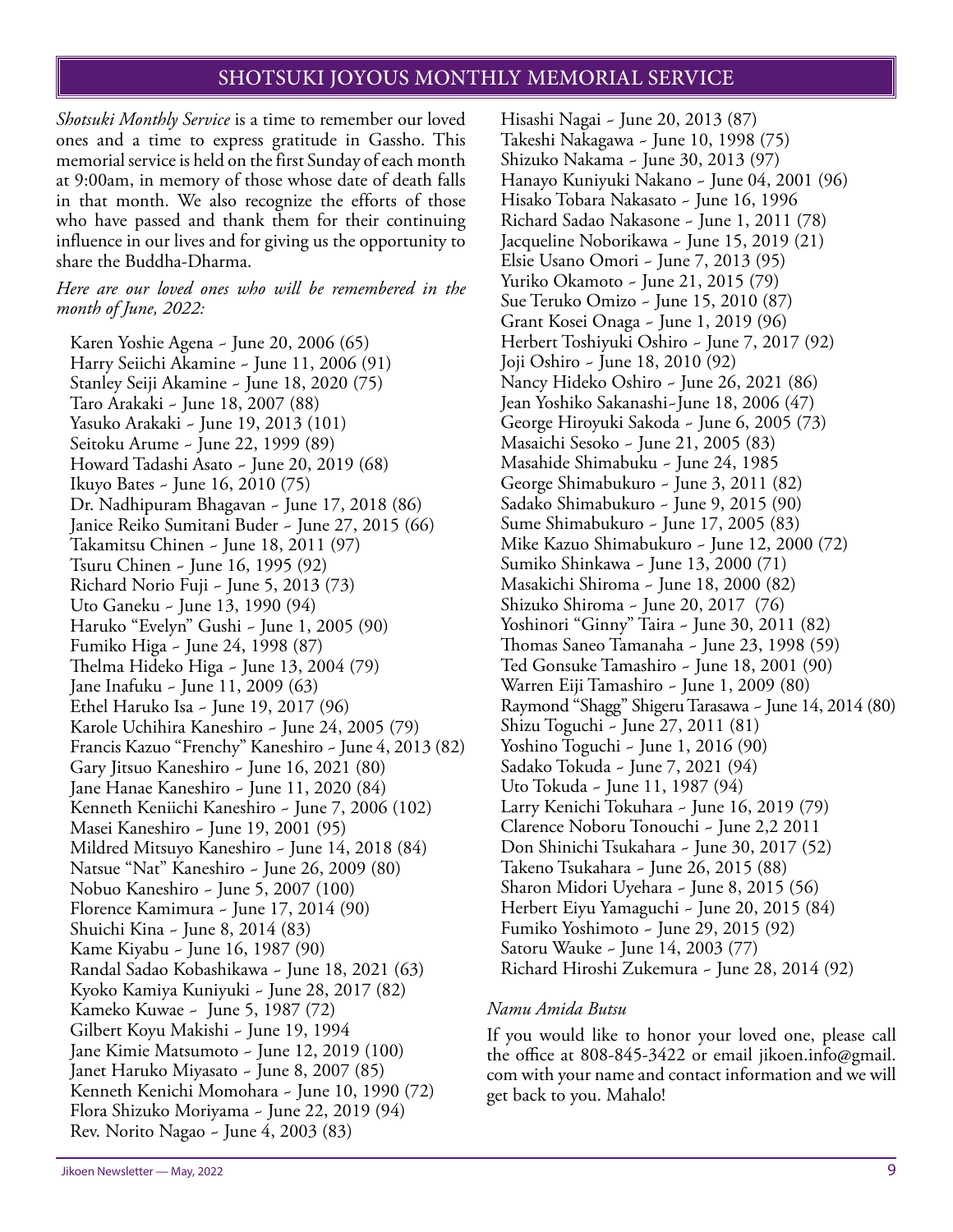

9:30 AM: Service – Dharma Message by Rev. David Fujimoto of Mililani Hongwanji Mission

10:00 AM: Breakout Rooms DS Sessions: Jr. YBA **Moderators** Adult Session: Rev. David Fujimoto – "The Pale Blue Dot" discussion

10:50 AM: DS Families/Adult Sessions **Fnd** 

11:00 AM: DS Teachers/Educators Gathering Session Begins

12:00 PM: End



RSVP Deadline is April 16. Click on the following link to register: https://forms.gle/krPJPKHMqmp7VpBdA

Any Questions? Contact: Debbie Kubota at dekub88@gmail.com

Gathering Zoom Link will be emailed to participants by Friday, April 29.

A Commission on Buddhist Education (CBE) Project of Honpa Hongwanji Mission of Hawaii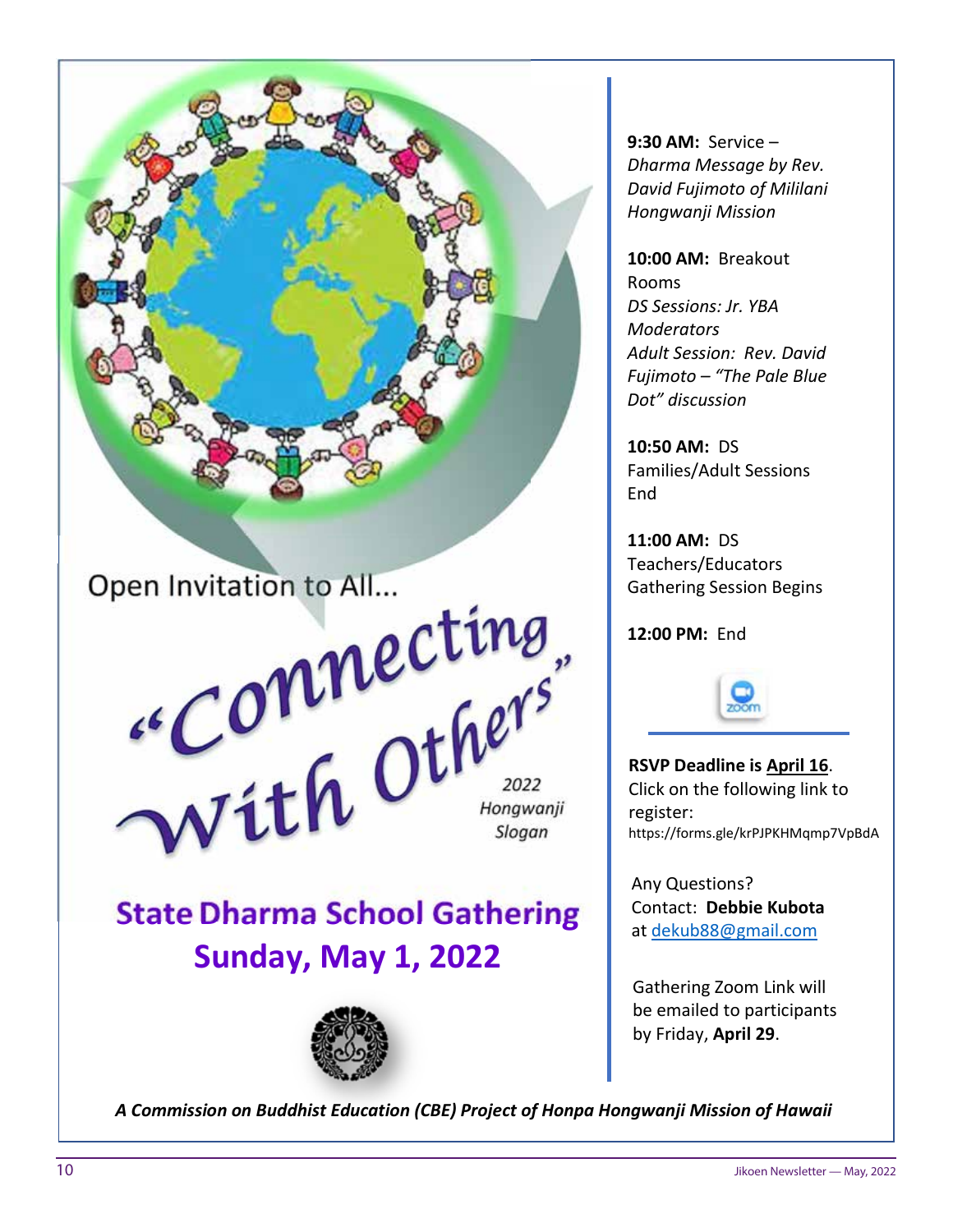

# **7 WAYS TO SAVE WATER**

**The Honolulu Board of Water Supply has asked residents and businesses between Aiea and Hawaii Kai to reduce water by 10% to prepare for the summer. Oahu's low water supply is caused by an ongoing drought and the closure of multiple wells due to concerns of fuel contamination.**

# **Water Conservation Tips from the Honolulu Board of Water Supply**

*Hawaii's water resources are limited, so let's not waste a drop. If we save enough water now, we'll have what we need for years to come. Here are some easy ways to conserve water.*

# **TIP #1 – WATER LAWNS JUST 1-2 TIMES A WEEK**

Lawns don't need to be watered every day. Even during the summer. The fact is, if you water just once every three days, you promote deeper root growth, making your lawn healthier and more water-efficient.

# **TIP #2 – DON'T WATER LAWNS BETWEEN 9 AM AND 5 PM**

Water evaporates quickly when the sun is out. So if you water during the day, you're not watering the lawn, you're watering the sky. Instead, water in the early morning, evening or at night. It'll keep the water where you want it: in your lawn.

# **TIP #3 – CHECK FOR PLUMBING LEAKS**

How? Turn off water throughout your house, check the meter, and check back two hours later. If it has moved, something's leaking. Checking toilet leaks is even easier with a free Board of Water Supply (BWS) test tablet.

# **TIP #4 – INSTALL WATER-EFFICIENT FIXTURES**

New plumbing fixtures can save you gallons of water in the bathroom and in the kitchen. A new toilet can save 5 gallons or more every flush. A new shower head can save up to 5 gallons every minute. An aerator on your kitchen faucet can save up to 5 gallons daily. And, *rebates* are even available for some water-efficiency upgrades.

# **TIP #5 – TAKE SHORTER SHOWERS**

Every minute trimmed from a shower will save 3 to 6 gallons of water. So get in and out a little faster, or pause the shower while you lather, shave or shampoo.

# **TIP #6 – PUT A NOZZLE ON YOUR GARDEN HOSE**

Left unattended, a running garden hose can waste over 100 gallons of water in just minutes. Use a shutoff or pressure nozzle so you only use what you need when you're watering the plants, cleaning the house, or washing the car.

# **TIP #7 – DON'T LET THE FAUCET RUN AND RUN**

Turn off the tap while brushing teeth or shaving. In the kitchen, use a dishpan for soapy water and then rinse dishes with clean water quickly. Just imagine all that water running all over the counter or floor, instead of down the drain. That'll give you a hint at how much water you're accidentally wasting.